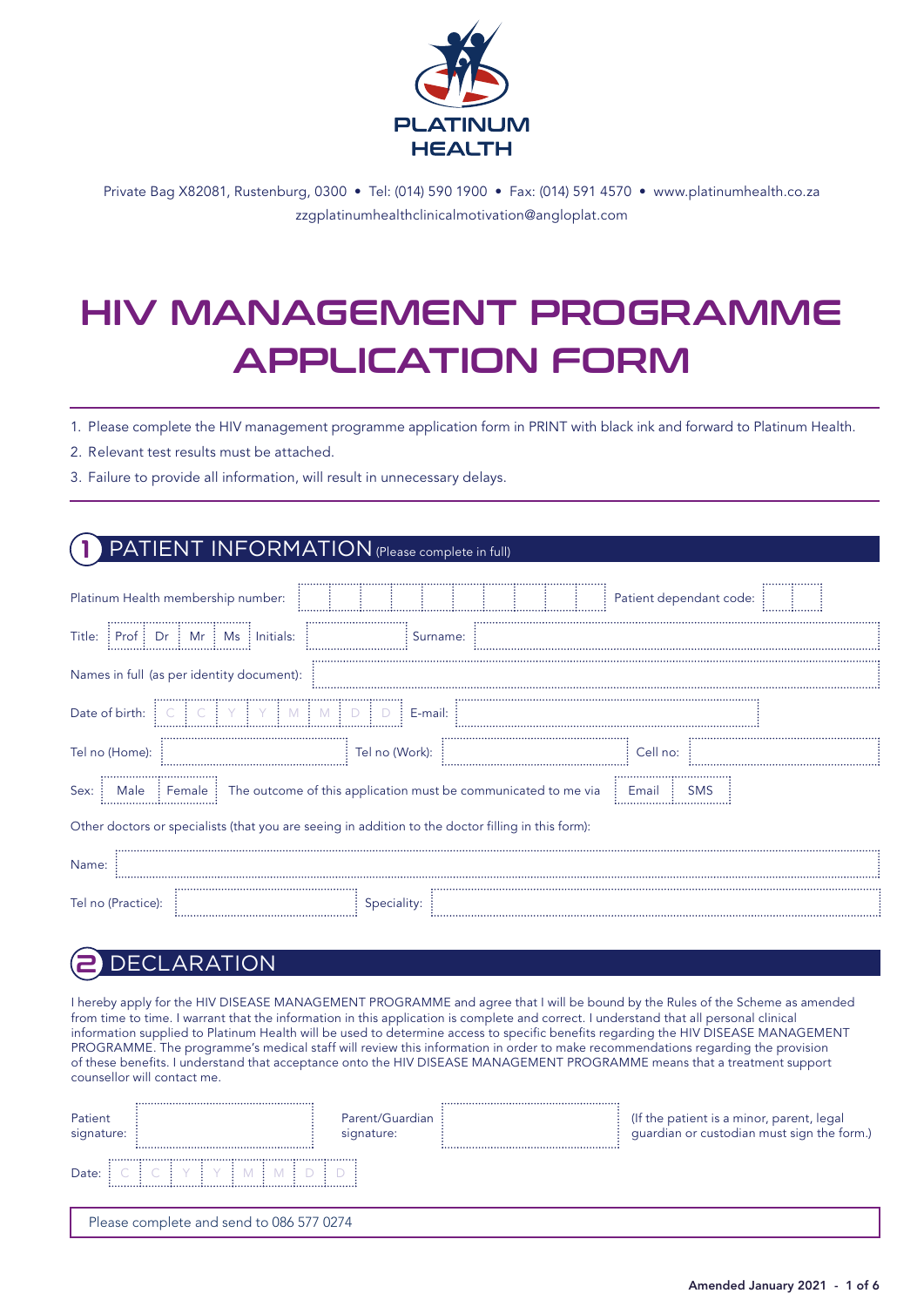## **3** DOCTOR WHO WILL PROVIDE ONGOING CARE (to be completed by the doctor)

| Name:              |             |                             |  |
|--------------------|-------------|-----------------------------|--|
| Date:              | Speciality: |                             |  |
| Tel no (Home):     | Fax no:     | E-mail:                     |  |
| Qualifying degree: |             | <b>BHF Practice number:</b> |  |
| HPCSA/MP number:   |             |                             |  |

### **4** CLINICAL HISTORY (current diagnosis and medication recorded under section 6)

| When was HIV infection first diagnosed? (Please attach report): $\vdots \in C \vdots \subseteq C \vdots \cap C \vdots \cap C \vdots \cap C \vdots$                                                                                                                                                                                                                                                                                                                               |                                       |                                |                                       |                                             |  |  |  |
|----------------------------------------------------------------------------------------------------------------------------------------------------------------------------------------------------------------------------------------------------------------------------------------------------------------------------------------------------------------------------------------------------------------------------------------------------------------------------------|---------------------------------------|--------------------------------|---------------------------------------|---------------------------------------------|--|--|--|
| Yes : No<br>Is the patient currently being treated for tuberculosis?                                                                                                                                                                                                                                                                                                                                                                                                             |                                       |                                |                                       |                                             |  |  |  |
| If YES, please specify the treatment start date: $\begin{bmatrix} \cdot & \cdot & \cdot \\ \cdot & \cdot & \cdot \\ \cdot & \cdot & \cdot \end{bmatrix}$ $\begin{bmatrix} \cdot & \cdot & \cdot \\ \cdot & \cdot & \cdot \\ \cdot & \cdot & \cdot \end{bmatrix}$ $\begin{bmatrix} \cdot & \cdot & \cdot \\ \cdot & \cdot & \cdot \\ \cdot & \cdot & \cdot \end{bmatrix}$ $\begin{bmatrix} \cdot & \cdot & \cdot \\ \cdot & \cdot & \cdot \\ \cdot & \cdot & \cdot \end{bmatrix}$ |                                       |                                |                                       |                                             |  |  |  |
| Has the patient previously been exposed to antiretrovirals?<br>: Yes (MTCT prophylaxis)<br>Yes (other)<br>No                                                                                                                                                                                                                                                                                                                                                                     |                                       |                                |                                       |                                             |  |  |  |
|                                                                                                                                                                                                                                                                                                                                                                                                                                                                                  | If YES, please provide details below: |                                |                                       |                                             |  |  |  |
| PREVIOUS ANTIRETROVIRAL EXPOSURE NOTE: IF THE APPLICATION IS FOR A BABY, PLEASE LIST THE MOTHER'S<br>PREVIOUS ART HISTORY.                                                                                                                                                                                                                                                                                                                                                       |                                       |                                |                                       |                                             |  |  |  |
| <b>DRUGS</b>                                                                                                                                                                                                                                                                                                                                                                                                                                                                     | DATE TREATMENT<br><b>STARTED</b>      | DATE TREATMENT<br><b>FNDFD</b> | <b>TREATMENT DURATION</b><br>(MONTHS) | <b>REASON FOR</b><br><b>DISCONTINUATION</b> |  |  |  |

|                                                                                                                                                                          | JIMNUL                             |                          | $\sqrt{2}$ |  |  |  |  |  |  |
|--------------------------------------------------------------------------------------------------------------------------------------------------------------------------|------------------------------------|--------------------------|------------|--|--|--|--|--|--|
|                                                                                                                                                                          |                                    |                          |            |  |  |  |  |  |  |
|                                                                                                                                                                          |                                    |                          |            |  |  |  |  |  |  |
|                                                                                                                                                                          |                                    |                          |            |  |  |  |  |  |  |
|                                                                                                                                                                          |                                    |                          |            |  |  |  |  |  |  |
| Current combination the patient is taking:                                                                                                                               |                                    |                          |            |  |  |  |  |  |  |
| Please list all other medication the patient is taking, including prophylaxis:                                                                                           |                                    |                          |            |  |  |  |  |  |  |
|                                                                                                                                                                          |                                    |                          |            |  |  |  |  |  |  |
| Is the patient allergic to any medication? $\frac{1}{2}$ Yes $\frac{1}{2}$ No $\frac{1}{2}$ Is the patient allergic to sulphonamides? $\frac{1}{2}$ Yes $\frac{1}{2}$ No |                                    |                          |            |  |  |  |  |  |  |
| Does the patient have any other allergies? $\frac{1}{2}$ Yes $\frac{1}{2}$ No $\frac{1}{2}$ If YES, please specify:                                                      |                                    |                          |            |  |  |  |  |  |  |
| Is there a history of depression or psychiatric illness?                                                                                                                 |                                    | $\vdots$ Yes $\vdots$ No |            |  |  |  |  |  |  |
| If YES, please specify treatment:                                                                                                                                        |                                    |                          |            |  |  |  |  |  |  |
| Is there a history of heavy alcohol intake? (More than four drinks per day for a long period of time) $\frac{1}{2}$ Yes $\frac{1}{2}$ No                                 |                                    |                          |            |  |  |  |  |  |  |
| Is there a history of recreational drug use? (Cannabis, Cocaine, Ecstasy, LSD etc.) : Yes : No                                                                           |                                    |                          |            |  |  |  |  |  |  |
|                                                                                                                                                                          |                                    |                          |            |  |  |  |  |  |  |
|                                                                                                                                                                          | Platinum Health membership number: |                          |            |  |  |  |  |  |  |
| Patient name and surname:                                                                                                                                                |                                    |                          |            |  |  |  |  |  |  |
|                                                                                                                                                                          |                                    |                          |            |  |  |  |  |  |  |
| Please complete and send to 086 577 0274                                                                                                                                 |                                    |                          |            |  |  |  |  |  |  |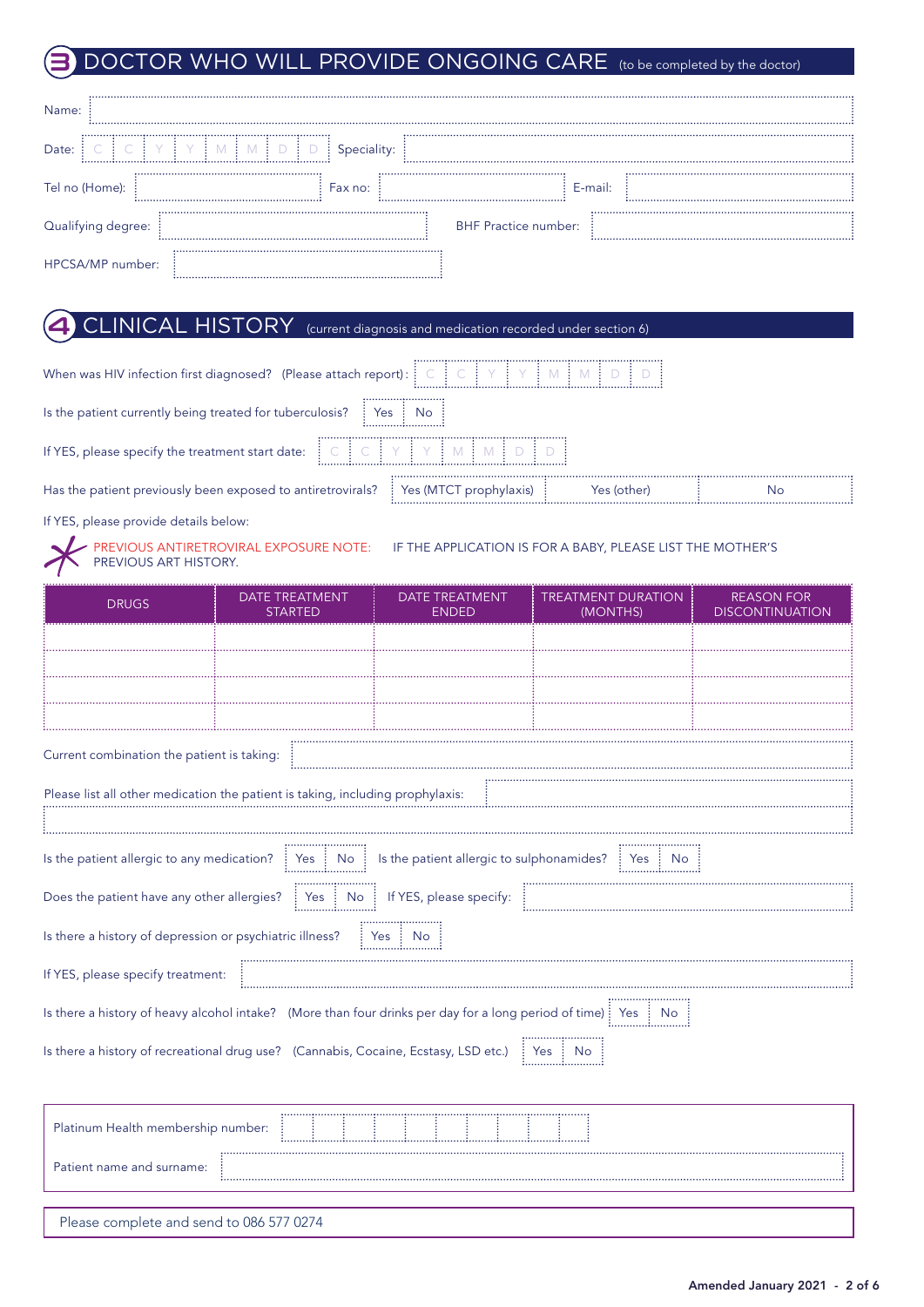### CLINICAL EXAMINATION (to be completed by the doctor)

| Female patients                                                                                                                                                                                                                          |                                                                        |                                                 |
|------------------------------------------------------------------------------------------------------------------------------------------------------------------------------------------------------------------------------------------|------------------------------------------------------------------------|-------------------------------------------------|
| Is the patient pregnant? [Yes   No   If YES, expected date of delivery: $\begin{bmatrix} C & C & C & \gamma & M & M & D & D & D \end{bmatrix}$                                                                                           |                                                                        |                                                 |
| Expected mode of delivery: $\begin{bmatrix} 1 & 0 & 0 \\ 0 & 0 & 0 \\ 0 & 0 & 0 \end{bmatrix}$ ( $\begin{bmatrix} 0 & 0 & 0 \\ 0 & 0 & 0 \\ 0 & 0 & 0 \end{bmatrix}$ $\begin{bmatrix} 0 & 0 & 0 \\ 0 & 0 & 0 \\ 0 & 0 & 0 \end{bmatrix}$ |                                                                        |                                                 |
| Please specify in Section 6 whether I/V or oral medicines are preferred during labour.                                                                                                                                                   |                                                                        |                                                 |
| Patient weight in kilogram:                                                                                                                                                                                                              | <b>Example 2</b> Patient height in metres: <b>All and September 2</b>  |                                                 |
| WHO CLINICAL STAGING:<br>Adult / Adolescent                                                                                                                                                                                              |                                                                        |                                                 |
| Clinical stage 1: (Please tick)                                                                                                                                                                                                          |                                                                        |                                                 |
| Generalised lymphadenopathy                                                                                                                                                                                                              |                                                                        |                                                 |
| Clinical stage 2: (Please tick)                                                                                                                                                                                                          |                                                                        |                                                 |
| Weight loss, <10% of body weight                                                                                                                                                                                                         | Shingles within the last five years                                    | Recurrent upper respiratory tract<br>infections |
| Clinical stage 3: (Please tick)                                                                                                                                                                                                          |                                                                        |                                                 |
| kg), >10% of<br>Weight loss (=                                                                                                                                                                                                           | Unexplained chronic<br>diarrhoea >1 month                              | Oral candidiasis                                |
| Oral hairy leukoplakia                                                                                                                                                                                                                   | Pulmonary tuberculosis                                                 | Severe bacterial infections (i.e.<br>pneumonia) |
| Clinical stage 4: (Please tick)                                                                                                                                                                                                          |                                                                        |                                                 |
| HIV wasting syndrome                                                                                                                                                                                                                     |                                                                        |                                                 |
| AIDS defining opportunistic infection. Please specify:                                                                                                                                                                                   |                                                                        |                                                 |
| Paediatric                                                                                                                                                                                                                               |                                                                        |                                                 |
| Clinical stage 1: (Please tick)                                                                                                                                                                                                          |                                                                        |                                                 |
| Generalised lymphadenopathy                                                                                                                                                                                                              |                                                                        |                                                 |
| Clinical stage 2: (Please tick)                                                                                                                                                                                                          |                                                                        |                                                 |
| Unexplained chronic diarrhoea                                                                                                                                                                                                            | Recurrent severe bacterial infections                                  | <b>Persistent Fever</b>                         |
| Weight loss or failure to thrive                                                                                                                                                                                                         | Severe persistent or recurrent candidiasis outside the neonatal period |                                                 |
| Clinical stage 3: (Please tick)                                                                                                                                                                                                          |                                                                        |                                                 |
| Severe failure to thrive                                                                                                                                                                                                                 | Progressive encephalopathy                                             | Recurrent septicaemia or meningitis             |
| Malignancy                                                                                                                                                                                                                               |                                                                        |                                                 |
| AIDS defining opportunistic infection. Please specify:                                                                                                                                                                                   |                                                                        |                                                 |
| Is there any degree of peripheral neuropathy?                                                                                                                                                                                            | If YES, please specify:<br>No<br>Yes                                   |                                                 |
| Is there any other significant clinical finding?                                                                                                                                                                                         | If YES, please specify:                                                |                                                 |
|                                                                                                                                                                                                                                          |                                                                        |                                                 |
|                                                                                                                                                                                                                                          |                                                                        |                                                 |
| Platinum Health membership number                                                                                                                                                                                                        |                                                                        |                                                 |

| Platinum Health membership number:       |  |  |  |  |  |  |
|------------------------------------------|--|--|--|--|--|--|
| Patient name and surname:                |  |  |  |  |  |  |
|                                          |  |  |  |  |  |  |
| Please complete and send to 086 577 0274 |  |  |  |  |  |  |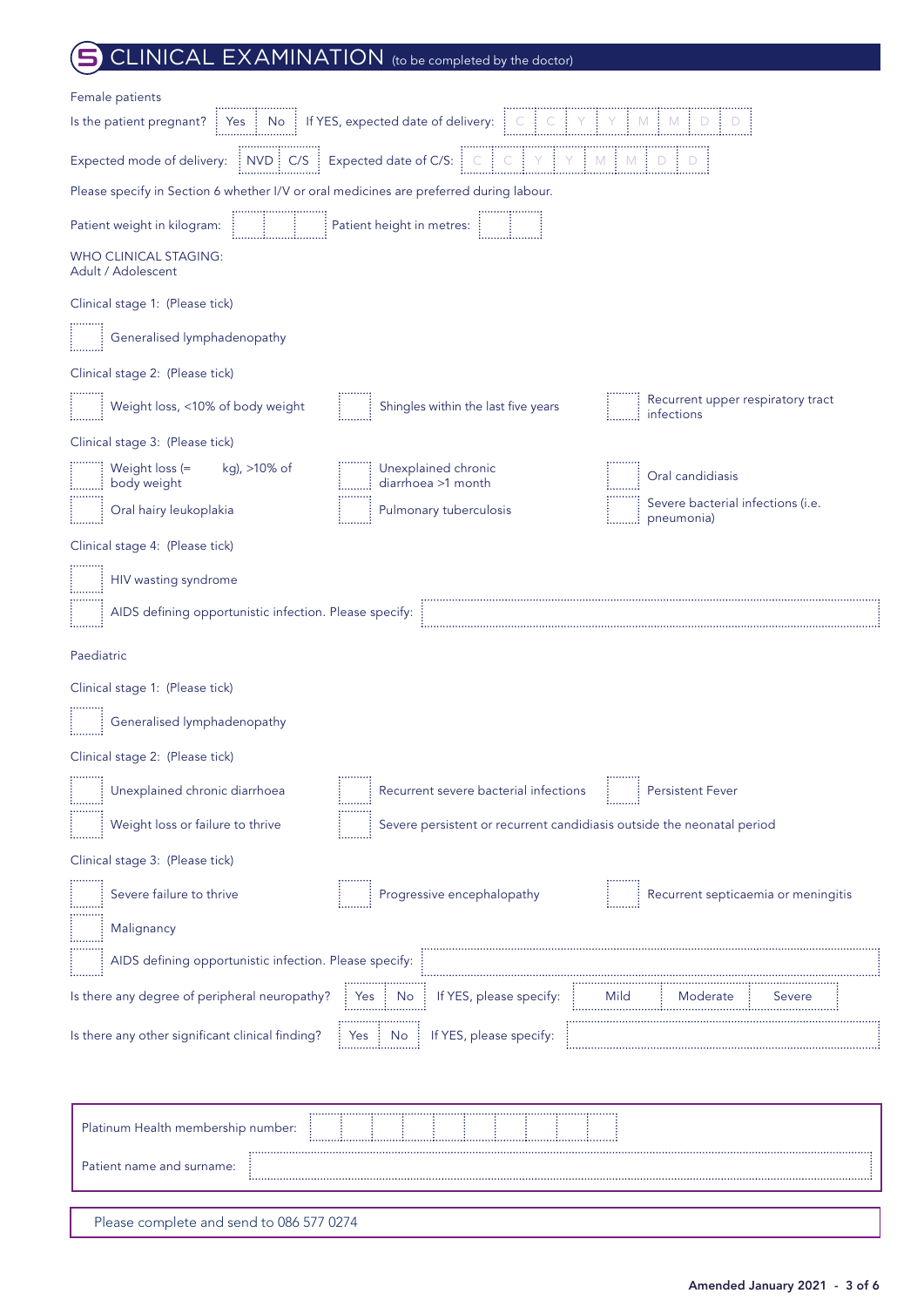### SPECIAL INVESTIGATIONS RESULTS (provide copies of all reports and as many as possible)

| DATE THAT TEST WAS PERFORMED | VIRAL LOAD (copies / ml) |
|------------------------------|--------------------------|
|                              |                          |
|                              |                          |
|                              |                          |

| ADDITIONAL INVESTIGATIONS  | <b>WERE TESTS</b><br>PERFORMED? |           |  |  | IF YES, PLEASE<br><b>SPECIFY THE RESULTS</b> | DATE TESTS WERE<br><b>PERFORMED</b> |
|----------------------------|---------------------------------|-----------|--|--|----------------------------------------------|-------------------------------------|
| Haemoglobin                | YES                             | <b>NO</b> |  |  |                                              |                                     |
| $: \cup \& \vdash$         | <b>YES</b>                      | <b>NO</b> |  |  |                                              |                                     |
| : Al                       | YES                             | NΟ        |  |  |                                              |                                     |
| : Cholesterol (Total)      | <b>YES</b>                      | NC        |  |  |                                              |                                     |
| Tuberculin skin test (TST) | YES                             | NC        |  |  |                                              |                                     |

#### **MEDICATION**

NOTE TO MEMBER AND DOCTOR: PLEASE NOTE THAT GENERIC EQUIVALENTS WILL BE DISPENSED AS PER FORMULARY.

| <br>IANTIRETROVIRAL'<br><b>THERAPY</b> | <b>STRENGTH</b><br>(e.q. 10mq) | <b>DIRECTIONS</b><br>(e.g. 1 tds) | PERIOD IN USE<br>(MONTHS) | <b>PERIOD REQUIRED</b><br>(MONTHS) |
|----------------------------------------|--------------------------------|-----------------------------------|---------------------------|------------------------------------|
|                                        |                                |                                   |                           |                                    |
|                                        |                                |                                   |                           |                                    |
|                                        |                                |                                   |                           |                                    |

#### Other Medication Required (associated with the management of HIV)

| <b>DESCRIPTION</b><br>OF DIAGNOSIS | DATE OF FIRST<br><b>DIAGNOSIS</b> | <b>MEDICATION NAME,</b><br><b>STRENGTH AND</b><br><b>DOSAGE</b> | <b>HOW LONG HAS THE</b><br><b>MAY A GENERIC BE</b><br>PATIENT USED THIS<br>USED?<br>MEDICATION? |               |      |     |  |
|------------------------------------|-----------------------------------|-----------------------------------------------------------------|-------------------------------------------------------------------------------------------------|---------------|------|-----|--|
|                                    |                                   |                                                                 | YEARS.                                                                                          | <b>MONTHS</b> | YES. | NO. |  |
|                                    |                                   |                                                                 |                                                                                                 |               |      |     |  |
|                                    |                                   |                                                                 |                                                                                                 |               |      |     |  |
|                                    |                                   |                                                                 |                                                                                                 |               |      |     |  |
|                                    |                                   |                                                                 |                                                                                                 |               |      |     |  |

|       | DOCTOR'S DETAILS AND SIGNATURE (to be completed by the doctor) |  |
|-------|----------------------------------------------------------------|--|
| Name: |                                                                |  |
| Date: |                                                                |  |
|       | Tel no (Practice):<br>iqnature:                                |  |

| Platinum Health membership number:       |  |  |  |  |  |  |  |  |  |  |  |  |
|------------------------------------------|--|--|--|--|--|--|--|--|--|--|--|--|
| Patient name and surname:                |  |  |  |  |  |  |  |  |  |  |  |  |
|                                          |  |  |  |  |  |  |  |  |  |  |  |  |
| Please complete and send to 086 577 0274 |  |  |  |  |  |  |  |  |  |  |  |  |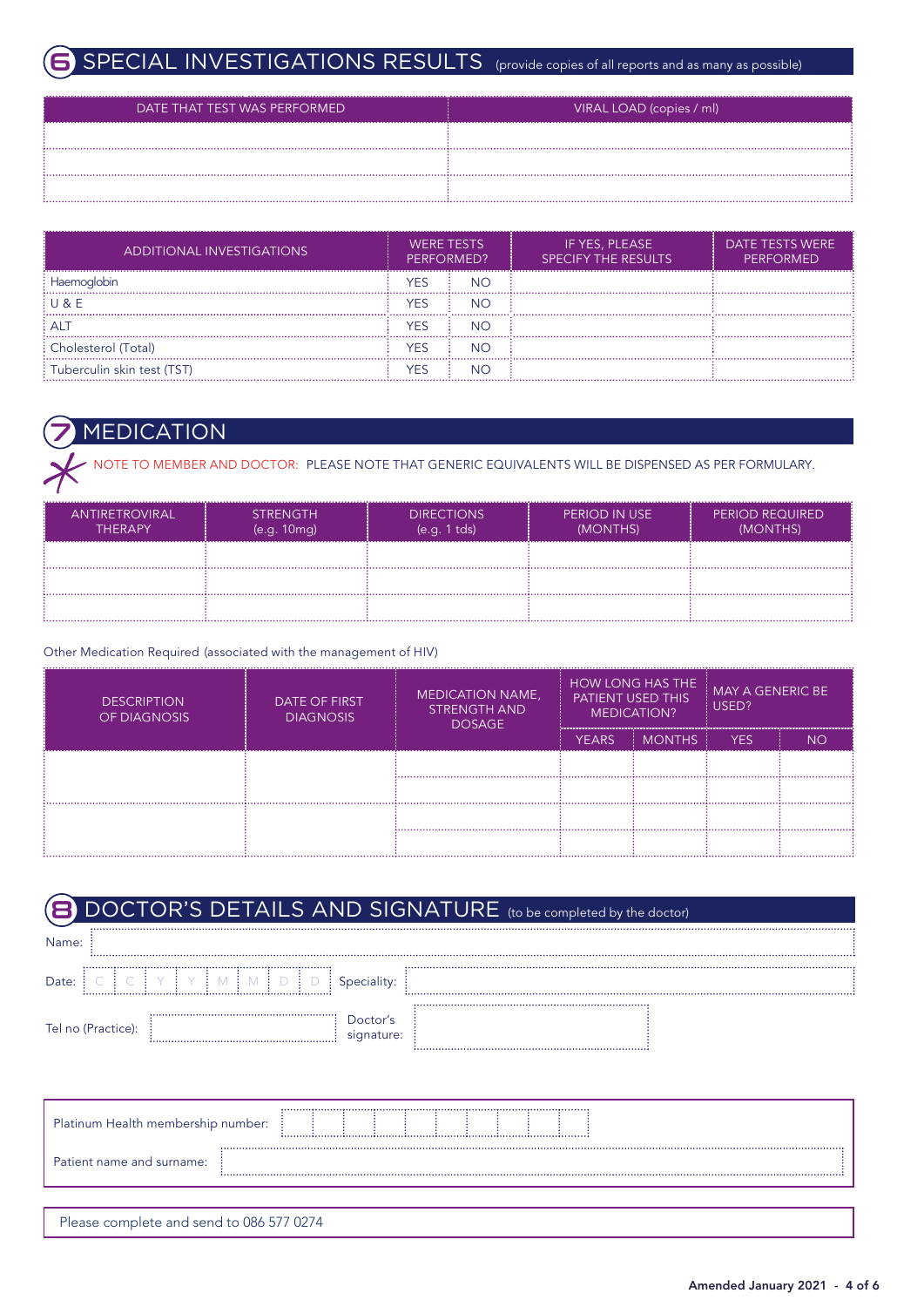#### PSYCHOLOGIST ASSESSMENT 10

| Platinum Health membership number:       |  |  |  |  |  |
|------------------------------------------|--|--|--|--|--|
| Patient name and surname:                |  |  |  |  |  |
| Please complete and send to 086 577 0274 |  |  |  |  |  |